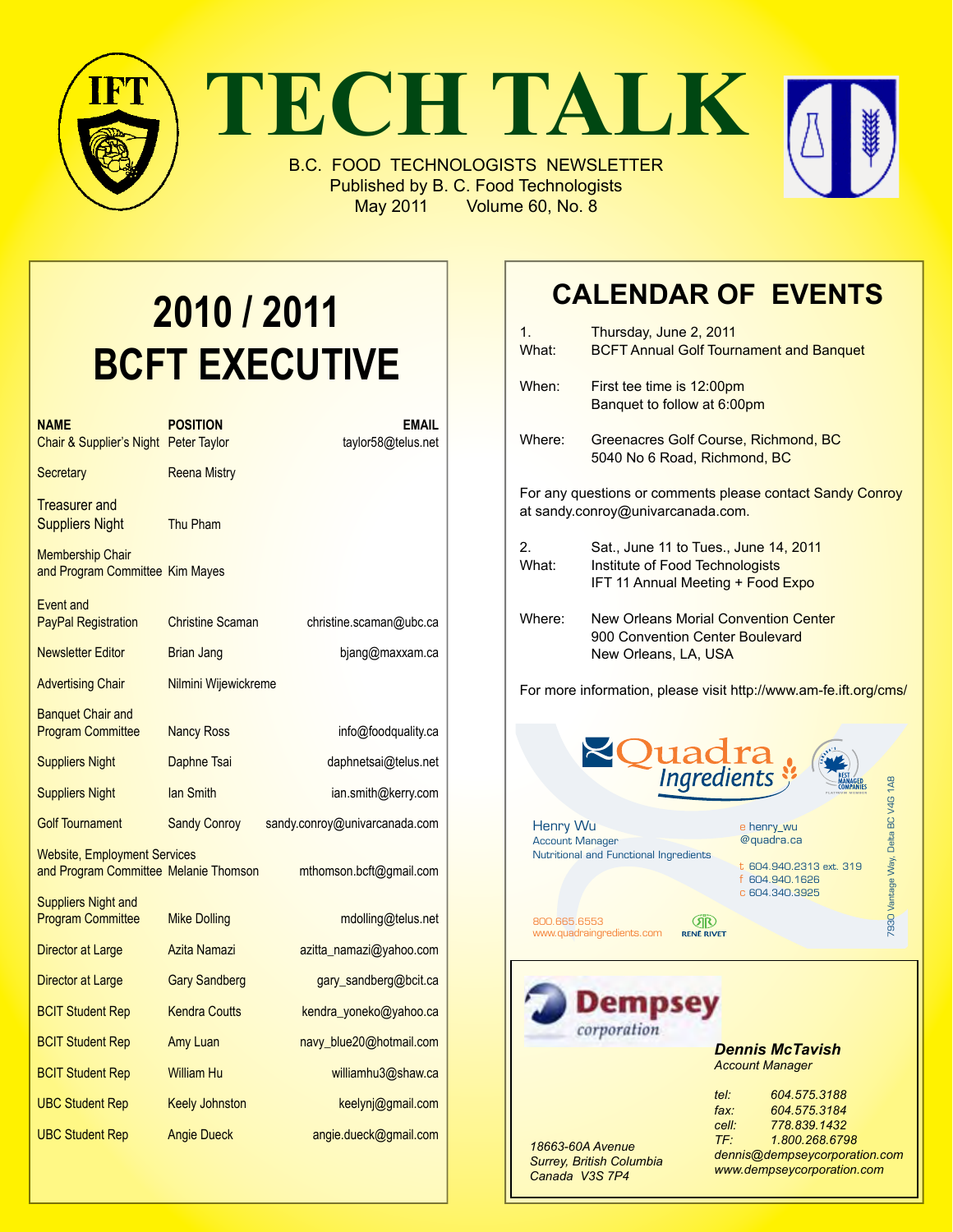# **BCFT Annual Golf Tournament & Banquet**

BCFT invites you to the annual golf tournament and banquet to be held at Greenacres Golf Course in Richmond on Thursday, June 2, 2011. The BCFT social event of the year will include golf, dinner and door prizes. Guests are welcome.

Golf format will be Texas Scramble. You can create your own team of four or we will match you with other golfers.

## **Location:**

Greenacres Golf Course 5040 No 6 Rd Richmond (604) 273-1121

#### **Time:**

Golf: First Tee Off time at 12 noon Banquet to follow at 6:00 pm

### **Prices:**

Golf & Banquet - \$125 Golf &Banquet - Student Member Rate - \$95 Banquet Only - BCFT Member - \$45 Banquet Only - BCFT Non-Member -\$65 Banquet Only - Student Member Rate - \$30



**Nancy Bender**

Sr. Account Representative Microbiology Products

nabender@mmm.com



Cell: (778) 245-2211

**Vernon Lo, M.Sc.** *Western Region Sales Manager*

130- 18279 Blundell Road Customer Service Richmond, British Columbia Tel: 1-866-294-7914 Canada Fax: 1-877-294-7929 V6W 1L8 customerservice@debro.com

Golf carts are not included and can be made available directly from Greenacres Golf Course.

For any questions or comments contact Sandy Conroy at sandy.conroy@ univarcanada.com

Please register with Christine Scaman - cscaman@interchange.ubc.ca. Please indicate whether you are a BCFT member, and if you wish to register for both golf and the banquet or the banquet only.

Please contact Sandy Conroy at sandy.conroy@univarcanada.com with donations, prizes and golf sponsorships.



3M Canada Company 804 Carleton Court, Annacis Island Delta, BC V3M 3M1 604 463 8374 Tel. Home Office 800 265 1840 Toll Free 7423 778 772 3716 Cell 800 665 4759 Fax Orders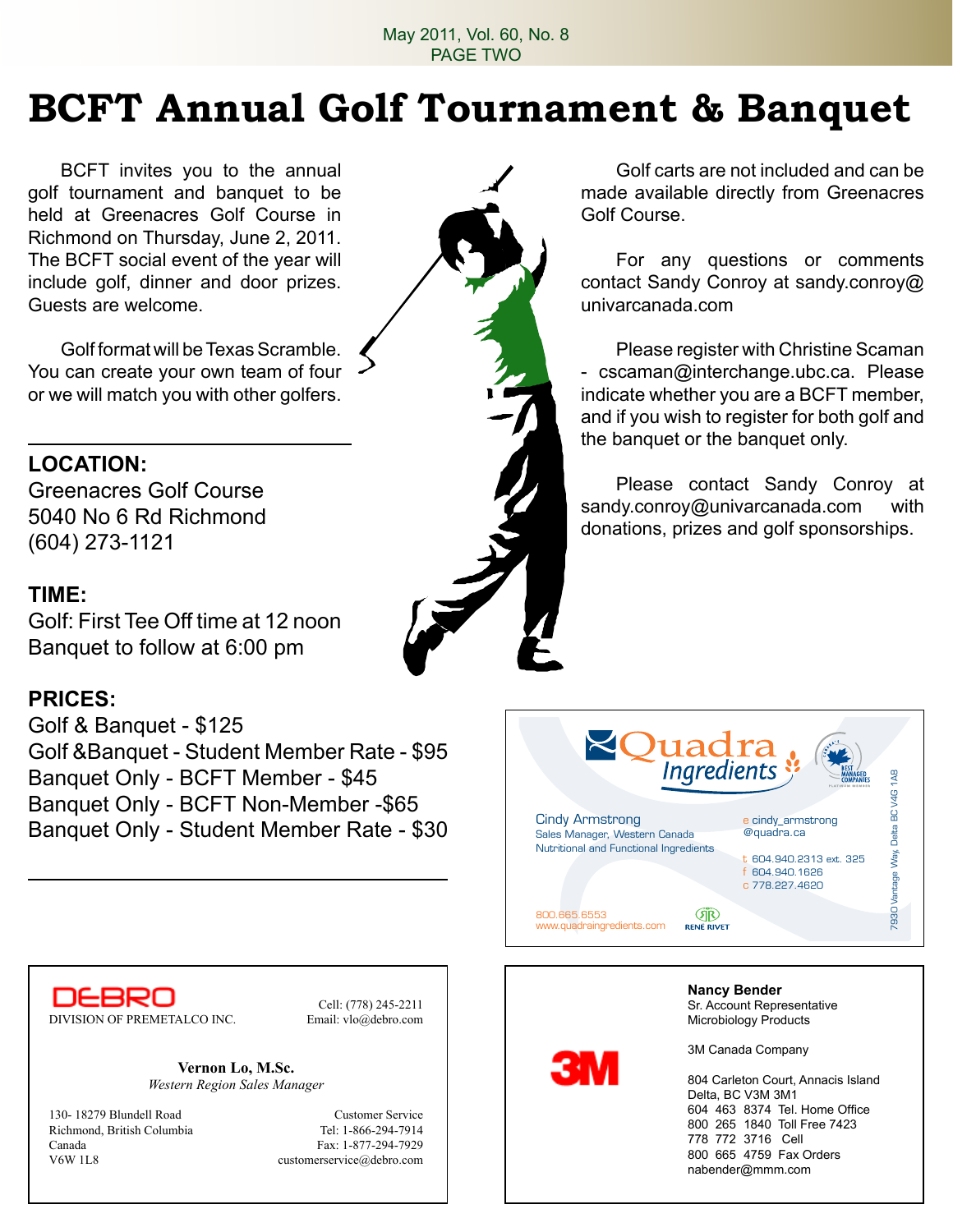# **Calling all UBC FNH, Nutritional Sciences & Food Sciences Grads!**

Are you a graduate of the FNH, Nutritional

your contact information (include your name, email,

Sciences, or Food Sciences program at UBC? Then we would like to reconnect with you! The Food, Nutrition and Health program at UBC wants to stay connected with its alumni.



**FACULTY OF LAND AND FOOD SYSTEMS** Grounded in Science | Global in Scope



major, and year of graduation).

can connect with us by Facebook by joining our group at "UBC FNH Alumni".

Or, you

It's a

great (and easy) way to stay upto-date with the program and to connect with

If you are interested, please send us a quick e-mail at fnh.alumni@ubc.ca to update

> 16291 River Road. Richmond, BC V6V 1L7 Canada

your former classmates!



Bruce Larkin B.Sc. Technical Sales Representative Food **TOMAS** blarkin@lvlomas.com 1587 Derwent Way, Delta, British Columbia V3M 6K8 Tel: 604 521 7779 TF: 1 800 668 1221 Fax: 604 521 2323 Cell: 604 619 2870 www.lvlomas.com TORONTO MONTREAL VANCOUVER PORTLAND SEATTLE SHANGHAI

**Sandy Conroy** Sales Representative Food and Pharmaceuticals

**Univar Canada Ltd.** 9800 Van Horne Way Richmond, BC V6X 1W5

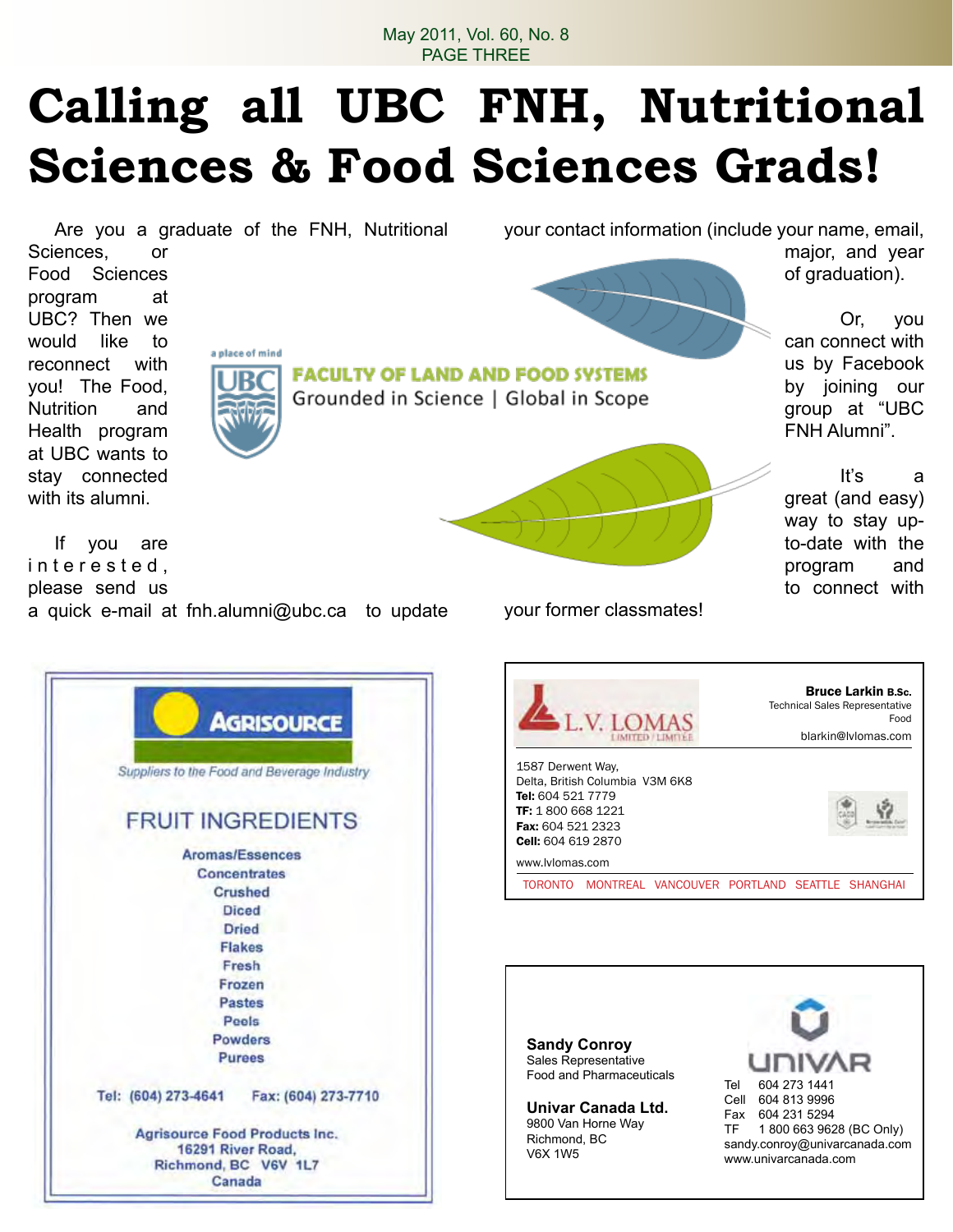## **For Employers & Job Searchers**

BCFT sponsors 'no-charge' job postings and resume postings on our website. Please ensure the posting is in pdf or word document form. Optionally, we can provide a form for the job posting.

Check out the current positions available at this link. http://bcft.ca/Positions\_available.htm

For more information or to post a job, contact Melanie Thomson at webmaster@bcft.ca. **BCFT Website** 

| <b>Consumer Testings Services</b>                                                      | <b>Ron Kuriyedath</b><br><b>Chief Chemist</b><br>Agri-Food Laboratories |                                                                              |
|----------------------------------------------------------------------------------------|-------------------------------------------------------------------------|------------------------------------------------------------------------------|
| SGS Canada Inc.<br>50-655 W. Kent Avenue N.<br>Vancouver, BC V6P 6T7<br>www.ca.sgs.com | e                                                                       | (604) 324-1166<br>1-877-728-1188<br>(604) 324-1177<br>Ron.kuriyedath@sqs.com |

Saturated Fat Trans Fat

 $120$ 

Cholesterol

Sodium

otassium



Please check out the BCFT website at www. bcft.ca for:

- Up to date information about upcoming BCFT events,
- Job Postings, for those companies needing a hard working food technologist,
- Job Seekers, for those hard working food technologist needing a company,

If you have any feedback or events that you would like posted, please email Melanie Thomson at webmaster@bcft.ca.



## **Expertise in Food Analysis**

- Microbiology
- Food Chemistry
- Nutritional Labelling
- **Residue Testing**
- **Environmental Monitoring**

Tel: 604 734 7276 Toll free: 1 800 665 8566 foodsafety-yvr@maxxamanalytics.com

www.maxxam.ca